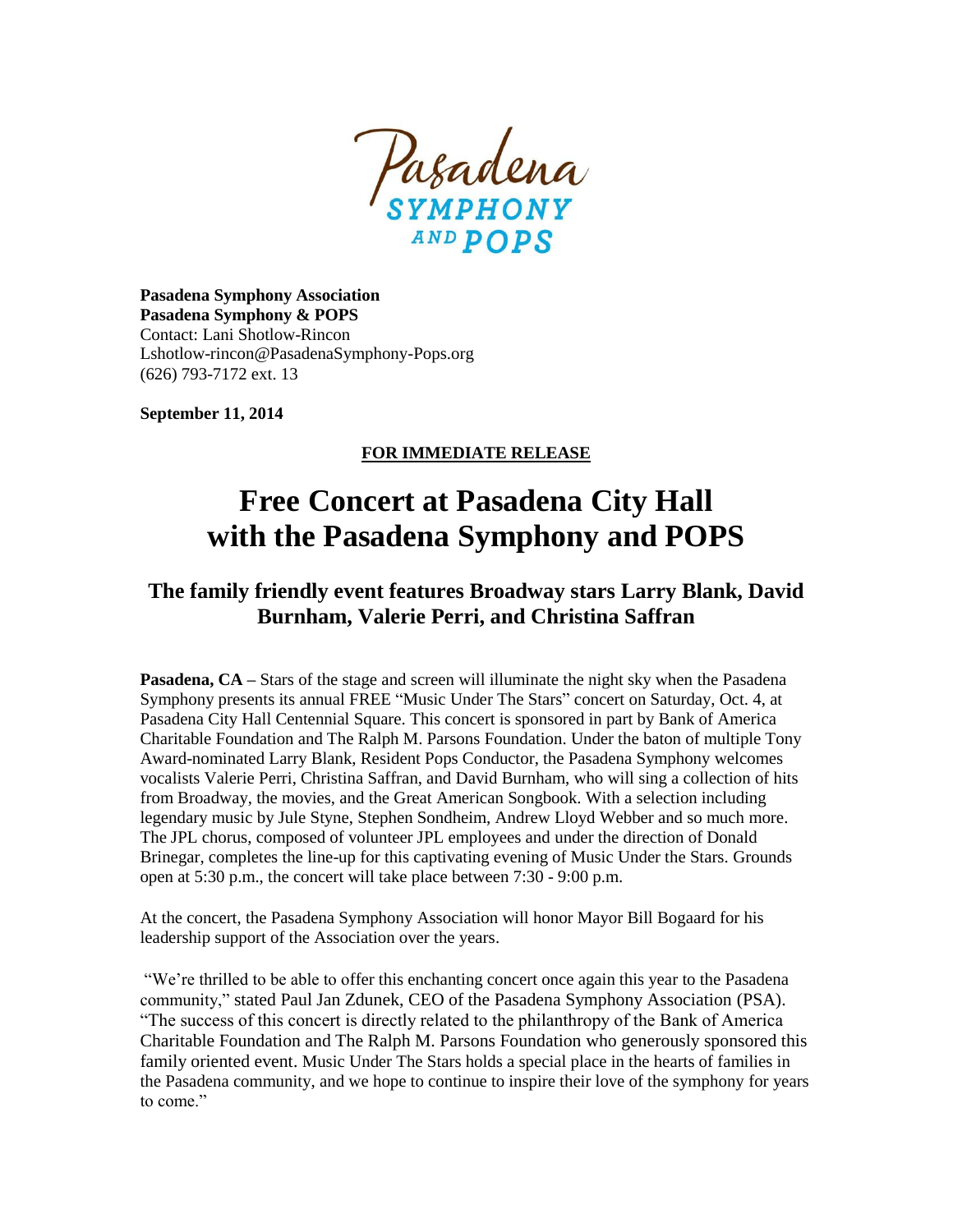The family-friendly fun begins at 5:30 p.m. with pre-concert activities, family-style picnicking, and gourmet food trucks. Families can discover the wonder of creating their own music with the instruments of the orchestra at the instrument "petting zoo," where kids of all ages can toot flutes, blow trumpets, bow strings, and bang on percussion instruments. Families are also encouraged to bring their own picnic along to enjoy at the site, or purchase a variety of tasty offerings from a collection of gourmet food trucks.

Perri is best known and loved for her legendary performance as Eva Peron in in the Tony Awardwinning musical Evita. She has also played starring roles in such Broadway blockbusters such as "Fiddler on the Roof," "West Side Story," "Gypsy," "Jesus Christ Superstar," "I Do, I Do," "And the World Goes Round," "Man of La Mancha," and "Annie Warbucks."

Saffran's artistic career is expansive having starred in numerous Broadway master pieces including, "Singin' In the Rain," Maggie in "A Chorus Line," Shoo Shoo in "Sophisticated Ladies," Rosabud and Edwin Drood in "Drood," and Zaneeta in "The Music Man."

Burnham was last seen as Fiyero in the Broadway sensation, "Wicked," a role he originated in the developmental stages of the production. He is an original cast member of the Broadway production of "The Light in the Piazza," and the recipient of the prestigious Helen Hayes Award for best actor for his portrayal of Fabrizio on the National Tour.

"As a major supporter of the arts, Bank of America is proud to once again help bring events like Music Under The Stars to Pasadena," said Craig Colbath, Bank of America Merrill Lynch resident director, based in Pasadena. "By supporting cultural legacies like the Pasadena Symphony and POPS, we provide our communities with access to art and culture that not only offer social and education benefits, but also acts as an economic driver for the region."

Bank of America's arts program supports nonprofit arts and culture presenters at the local level and with leading world-class arts entities. Other programs include the *Museums on Us®* program, which offers Bank of America customers free access to 150 of America's finest cultural institutions, and the *Art in our Communities®* program through which the company shares its corporate collection with museums throughout the world.

Admission to this event is free, and guests are encouraged to bring a picnic, blanket, and lowback chairs. Rental chairs will also be available at the event. For more information, visit www.PasadenaSymphony-Pops.org or call 626.793.7172.

#### **IF YOU GO:**

- **What: Bank of America Music Under the Stars** with the Pasadena Symphony and POPS
- When: Saturday, Oct. 4. Pre-concert festivities at 5:30 p.m.; concert at 7:30 p.m.
- **Where:** Pasadena City Hall Centennial Square
- **Cost:** Free
- **Parking:** Plaza Las Fuentes Structure (Union Ave & Los Robles); School House Parking Facility (Green St. & Raymond Ave); Pasadena Center/Sheraton Parking Structure (Marengo & Cordova); Paseo Colorado Subterranean Garage; Paseo Colorado Marengo Avenue Parking Structure; Paseo Colorado Los Robles Parking Structure; Arroyo Seco Park Parking (Raymond Ave or Arroyo Blvd), and Marriott Courtyard Hotel Parking (enter on Raymond).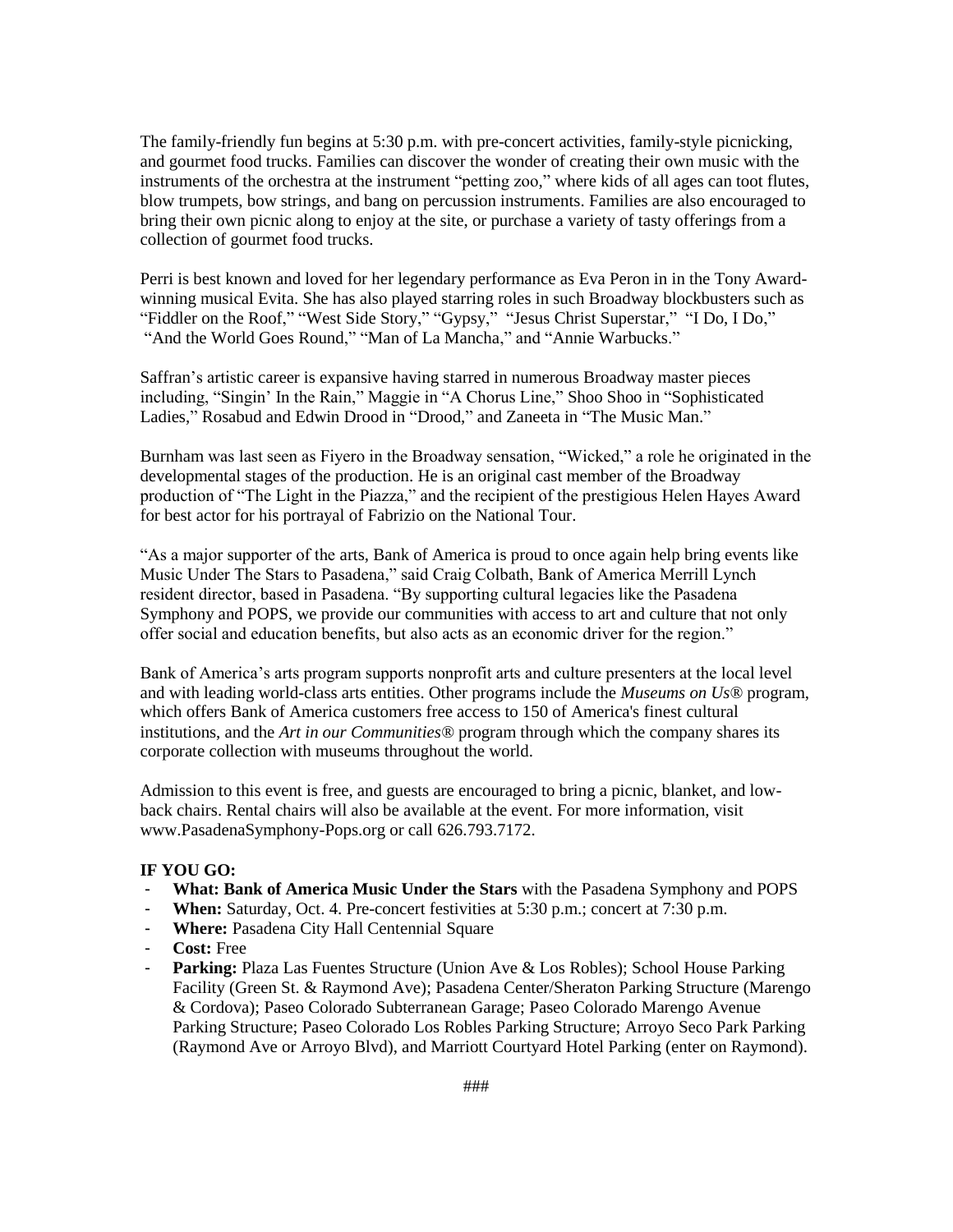### **ABOUT THE PASADENA SYMPHONY ASSOCIATION**

Recent Acclaim for the Pasadena Symphony and POPS

*"The Pasadena Symphony signals a new direction…teeming with vitality...dripping with opulent, sexy emotion." Los Angeles Times.* 

*"...full of pulsating energy from first note to last... the strings were lushly resonant, the wind principals were at the top of their games, and the brass rang out with gleaming vigor." –Pasadena Star News.*

Formed in 1928, the Pasadena Symphony and POPS is an ensemble of Hollywood's most talented, sought after musicians. With extensive credits in the film, television, recording and orchestral industry, the artists of Pasadena Symphony and POPS are the most heard in the world.

The Pasadena Symphony and POPS performs in two of the most extraordinary venues in the United States: Ambassador Auditorium, known as the *Carnegie Hall of the West,* and the luxuriant Los Angeles Arboretum & Botanic Garden. Internationally recognized, Grammy-nominated conductor, David Lockington, serves as the Pasadena Symphony Association's Music Director, with performance-practice specialist Nicholas McGegan serving as Principal Guest Conductor. The multi-platinum-selling, two-time Emmy and five-time Grammy Award-nominated entertainer dubbed "The Ambassador of the Great American Songbook," Michael Feinstein, is the Principal Pops Conductor, who succeeded Marvin Hamlisch in the newly created *Marvin Hamlisch Chair.*

A hallmark of its robust education programs, the Pasadena Symphony Association has served the youth of the region for over five decades through the Pasadena Youth Symphony Orchestras (PYSO) comprised of five performing ensembles, with over 250 gifted  $4<sup>th</sup>$ -12<sup>th</sup> grade students from more than 50 schools all over the Southern California region. The PYSO Symphony often performs on the popular television show *GLEE*.

The PSA provides people from all walks of life with powerful access points to the world of symphonic music.

#### **About Bank of America Corporate Social Responsibility**

Bank of America's commitment to corporate social responsibility (CSR) is a strategic part of doing business globally. Our CSR efforts guide how we operate in a socially, economically, financially and environmentally responsible way around the world, to deliver for shareholders, customers, clients and employees. Our goal is to help create economically vibrant regions and communities through lending, investing and giving. By partnering with our stakeholders, we create value that empowers individuals and communities to thrive and contributes to the longterm success of our business. We have several core areas of focus for our CSR, including responsible business practices; environmental sustainability; strengthening local communities with a focus on housing, hunger and jobs; investing in global leadership development; and engaging through arts and culture. As part of these efforts, employee volunteers across the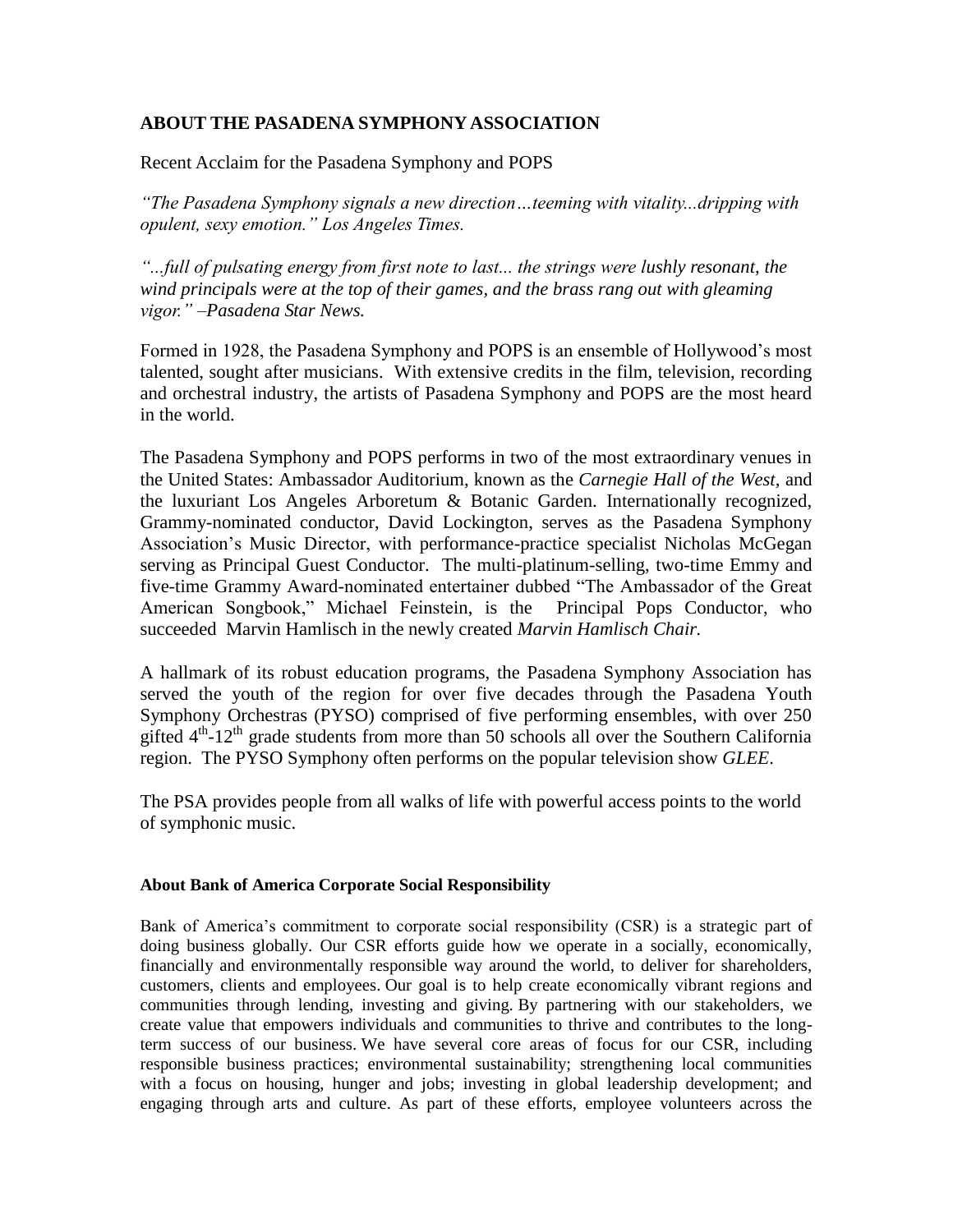company contribute their time, passion and expertise to address issues in communities where they live and work. Learn more at [www.bankofamerica.com/about](http://cts.businesswire.com/ct/CT?id=smartlink&url=http%3A%2F%2Fwww.bankofamerica.com%2Fabout&esheet=50501966&lan=en-US&anchor=www.bankofamerica.com%2Fabout&index=14&md5=f9aaa7d2946f8498d660e846afaac38c) and follow us on Twitter at @BofA\_Community.

#### **About Larry Blank**

Larry Blank is one of the most prolific and sought after composers, conductors, and orchestrators in the entertainment business today. His work has been presented all over the world, including some of Broadway's most successful musicals, Carnegie Hall, and top television and film projects.

He was the music director/conductor and/or vocal arranger for many shows on Broadway and in Los Angeles including "They're Playing Our Song," "Evita," "Sugar Babies," "La Cage Aux Folles," "Phantom Of The Opera," "Onward Victoria," "Copperfield," "Colette," "A Chorus Line," and "A Little Night Music." He has been nominated twice for both the Tony Award and the Drama Desk Award for his orchestrations in "The Drowsy Chaperone" and "Irving Berlin's White Christmas."

Mr. Blank has worked with top talent from varied fields of the entertainment world, notably as personal conductor to Michael Crawford. He has also worked with Michael Feinstein, Marvin Hamlisch, Bernadette Peters, Kelsey Grammar, Christine Baranski, Roberta Flack, Pete Fountain, Peabo Bryson, Sally Kellerman, Nancy Dussault, Marc Shaiman, Jerry Herman, Ann- Margaret, Davis Gaines, Bette Midler, George Benson, Placido Domingo, Randy Newman, Trisha Yearwood, Tom Scott, Quincy Jones, Michael Bolton, John Raitt and Diana Rigg.

Blank's background includes orchestrating and arranging songs for "South Park," and he was music supervisor and orchestrator for Jerry Herman's movie, "Mrs. Santa Claus," starring Angela Lansbury and Charles Durning. Some of the films he lent his talent to include "The Kid," "Kiss The Girls," "The American President," "Forget Paris," "City Slickers II," "The Net," "That<sup>1</sup>s Entertainment III," "North," "I'd Do Anything," and "Stuart Saves His Family." Blank's music can be heard on the animated feature films, "Cats Don't Dance" and "All Dogs Go To Heaven," as well as the "101 Dalmatians Christmas Special."

Mr. Blank's television work includes orchestrating and composing music for several of the Grammy Awards and Academy Award shows as well as numerous television movies and shows.

#### **About Valerie Perri**

Valerie Perri is best known to theater audiences for her Award-winning performance in the lead role of Eva Peron in the Tony Award-winning musical Evita. Directed by the legendary Harold Prince, Valerie headed the first National Touring production performing the lead role across the United States and Canada. Other Broadway shows include starring roles in: West Side Story, Gypsy, Jesus Christ Superstar, I do, I do, The World Goes Round, Man of La Mancha, Annie Warbucks, City of Angels, I Love You, You're Perfect, Now Change and Jerome Robbins Broadway. Valerie is a recipient of a Los Angeles Drama Critics Award for her performance in the Pasadena Playhouse production of Harry Chapin: Lies and Legends and a nominee for Chicago's prestigious Sarah Siddons Award for her role as Evita Peron. She has performed with orchestras at Wolftrap, San Diego, Frankfort, London, and Walt Disney Concert Hall. Her television and film credits include: ER, Another World, Brooklyn Bride, Who's the Boss, Gepetto with Drew Carey, The Out of Towners with Goldie Hawn and Steve Martin; George of the Jungle